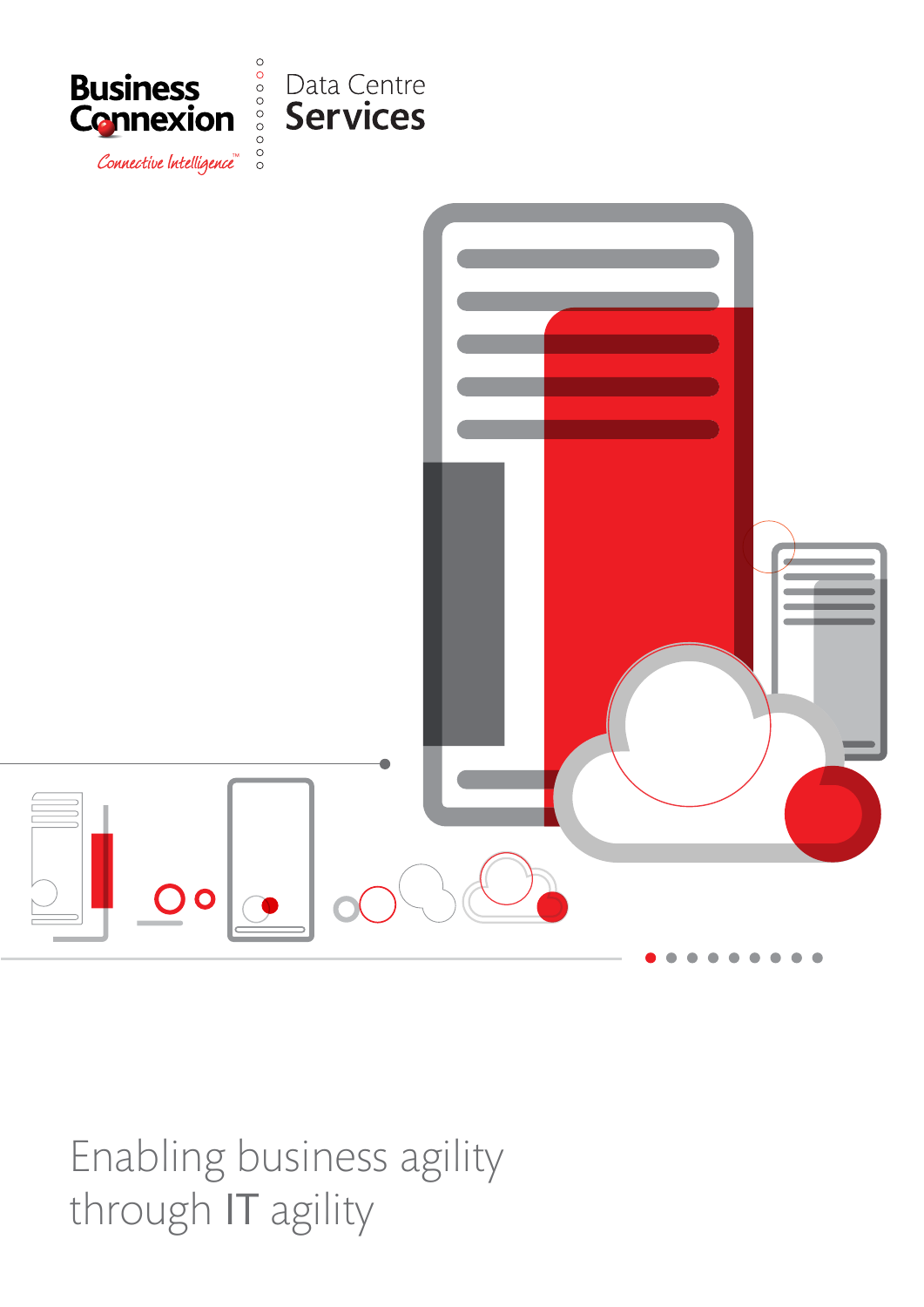Continuously changing market conditions, disruptive technologies, regulatory enhancements, utility shortfalls, and consumer empowerment are some of the pressures placed on business environments today. Despite all of these challenges, businesses are expected to deliver improved responsiveness whilst remaining at the competitive edge.

Now, more than ever before, IT strategies need to be aligned to business strategies.

With infrastructure and technology being the primary drivers of IT Agility, reliability, performance, quality of service, scalability and mobility are key elements requiring focus.

Business Connexion's Data Centre Services has market leading expertise to deliver a comprehensive range of services, to support Cloud Computing, Big Data, Mobile and Collaboration services demanded by highly dynamic business environments.

### ACCELERATE YOUR TIME TO VALUE





### WHAT DO DATA CENTRE SERVICES OFFER YOU?

Having a unique always-on Data Centre capability, places Business Connexion at the forefront of service reliability. With the largest number of qualified and certified data centre specialists, we are now in our third decade of zero client downtime.

Self-service enables our clients to orchestrate their Cloud environments across a selection of private, public and hybrid deployment models. Heavy-duty mission-critical applications are expertly processed on our Mainframe & Open Systems platforms, with data management catering for the full data life cycle stages, ranging from database, storage, data assurance, archival to disaster recovery.

All Data Centre Services are underpinned by ITIL V3 processes, where Business Connexion enjoys the highest maturity rating in Africa.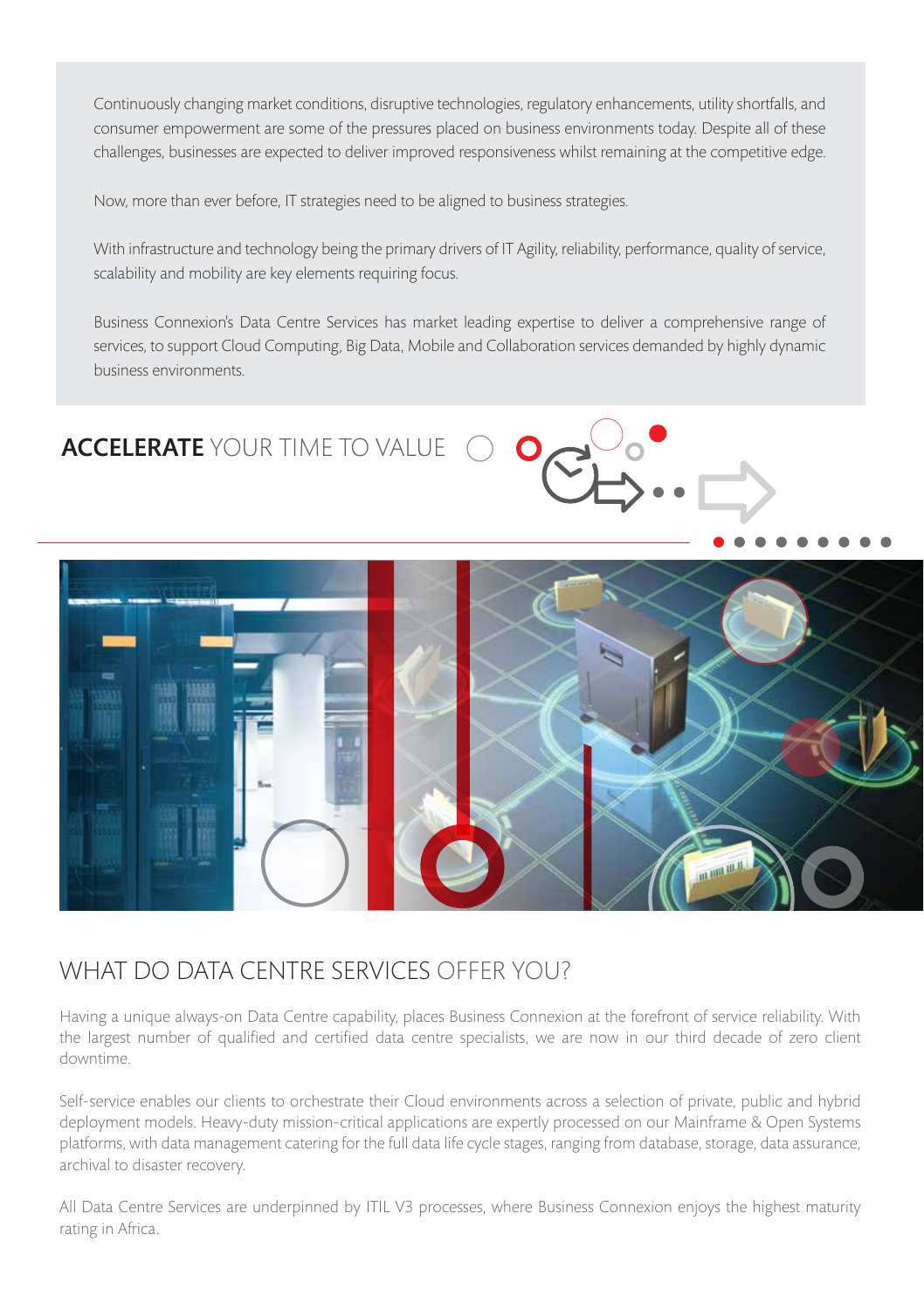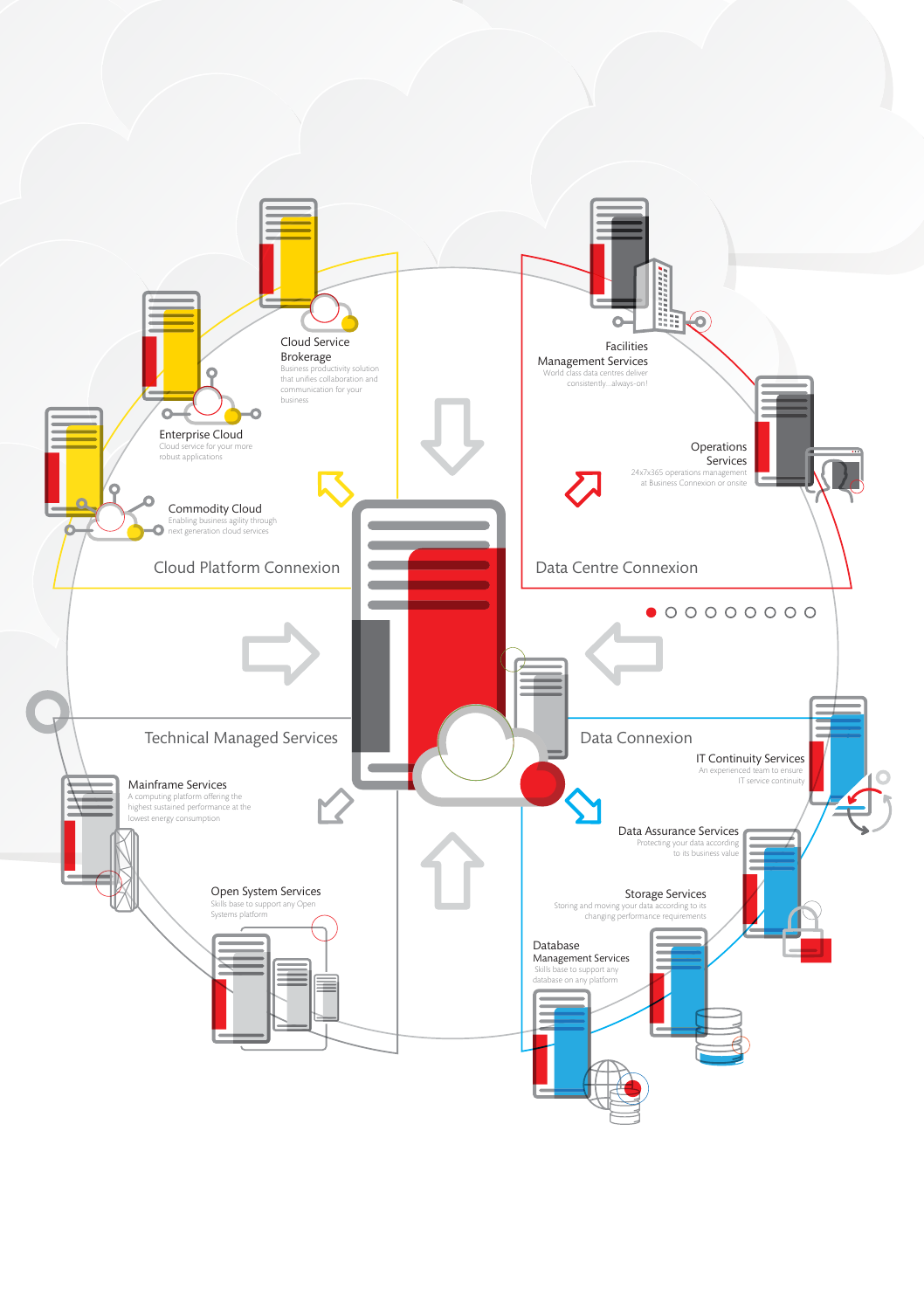### BENEFITS AT A GLANCE



No two businesses are the same in the way they prefer to consume services. However, all companies want to capitalise on new business opportunities, where a fast time-to-market and profitability state is paramount. Taking this into consideration the Data Centre Services offer a host of service types to meet your exacting needs, ranging from onsite support to a fully-provisioned managed service.



#### RELIABILITY

Guaranteed always-on uninterrupted ICT facilities provide a strong foundation for the provision of world-class reliable services. Thriving businesses can ill-afford any service outages as financial impacts can have irreparable damages on their business. Having the ability to execute a comprehensive range of IT Services, backed by a highly-trained technical team with a wealth of experience across all platforms, enables Business Connexion to meet increasingly complex client requirements.



### COST-EFFECTIVE

Uncertain economic times coupled with competition from overseas service providers, are placing enormous pressure upon services pricing. Competitively priced solutions are key to a successful and sustainable business model. Business Connexion is mindful of these challenges, so every effort has been made to develop services that can enable you to align your IT spend to that of your business consumption requirements.

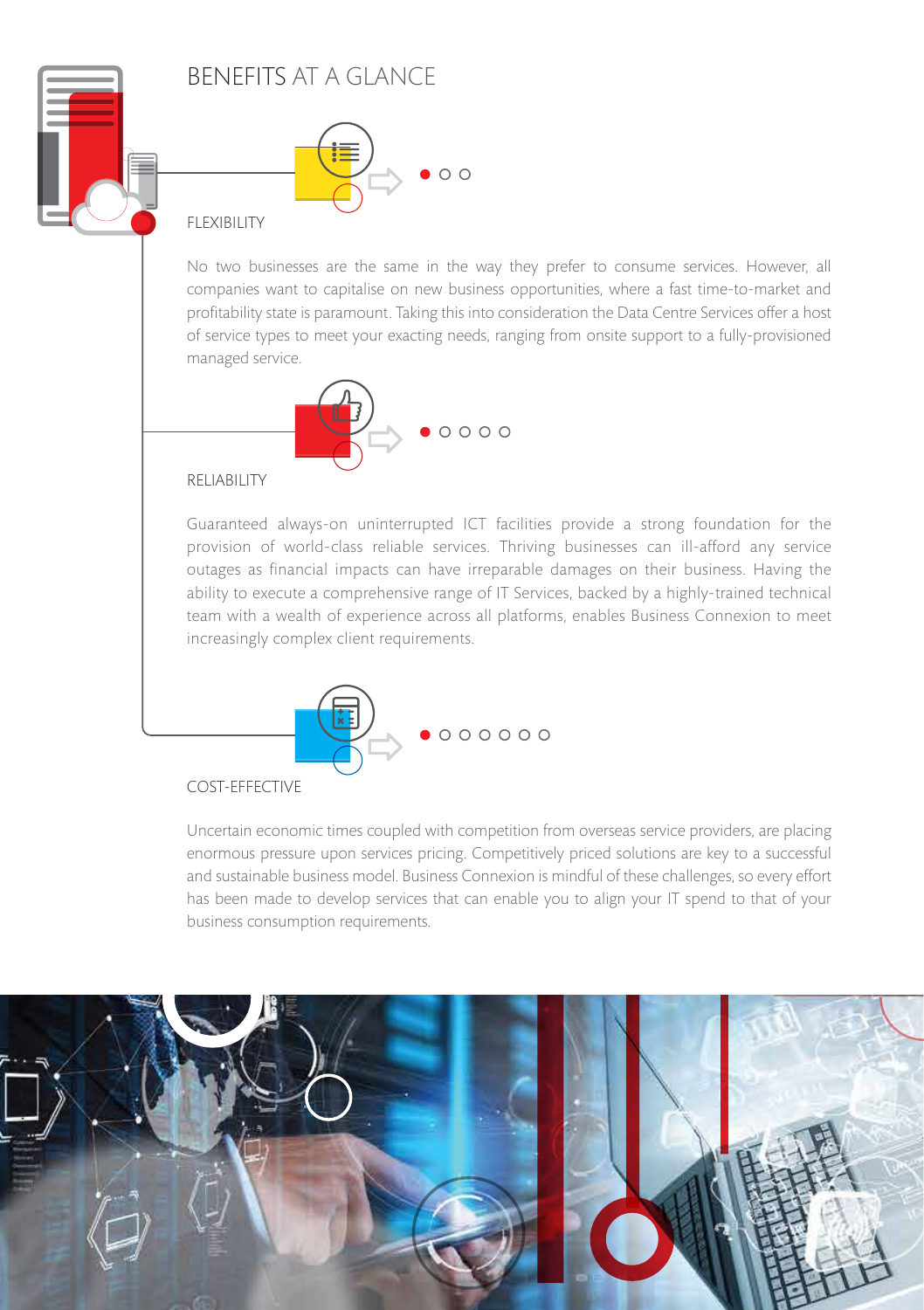### WHY CHOOSE BUSINESS CONNEXION?

We have over 33 years of experience as a leading ICT outsourcer. We have more Data Centre capacity than any other service provider in South Africa.



With class-leading reliability, we have the proven expertise across all delivery platforms to safeguard your mission critical applications.

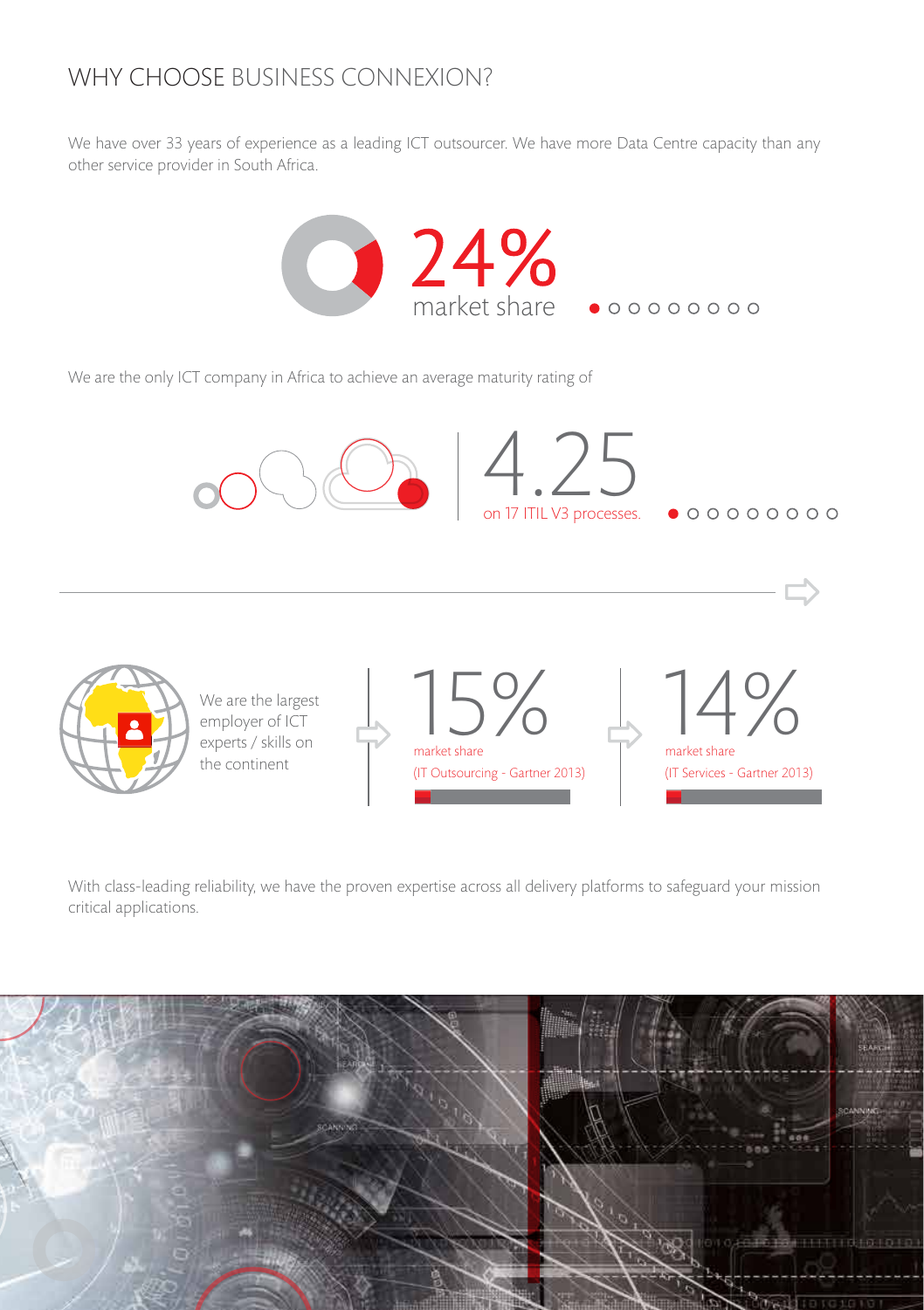Fast FACTS We own 5 data centres within South Africa, including two world-class Tier IV design certified fault-tolerant data centres. world-class<br>Tier IV **DDATA**<br>centres Data Centre Services manage more than: 3000 | 7 Peta Bytes | | | 30 000 | | | 500 000 Open Systems Databases | backups per of instances month storage

Mainframe Services currently support



8044 MIPS, running 32 LPAR's  $000000000$ 



Top South African companies entrust us to manage OVer 59 of their Data Centres.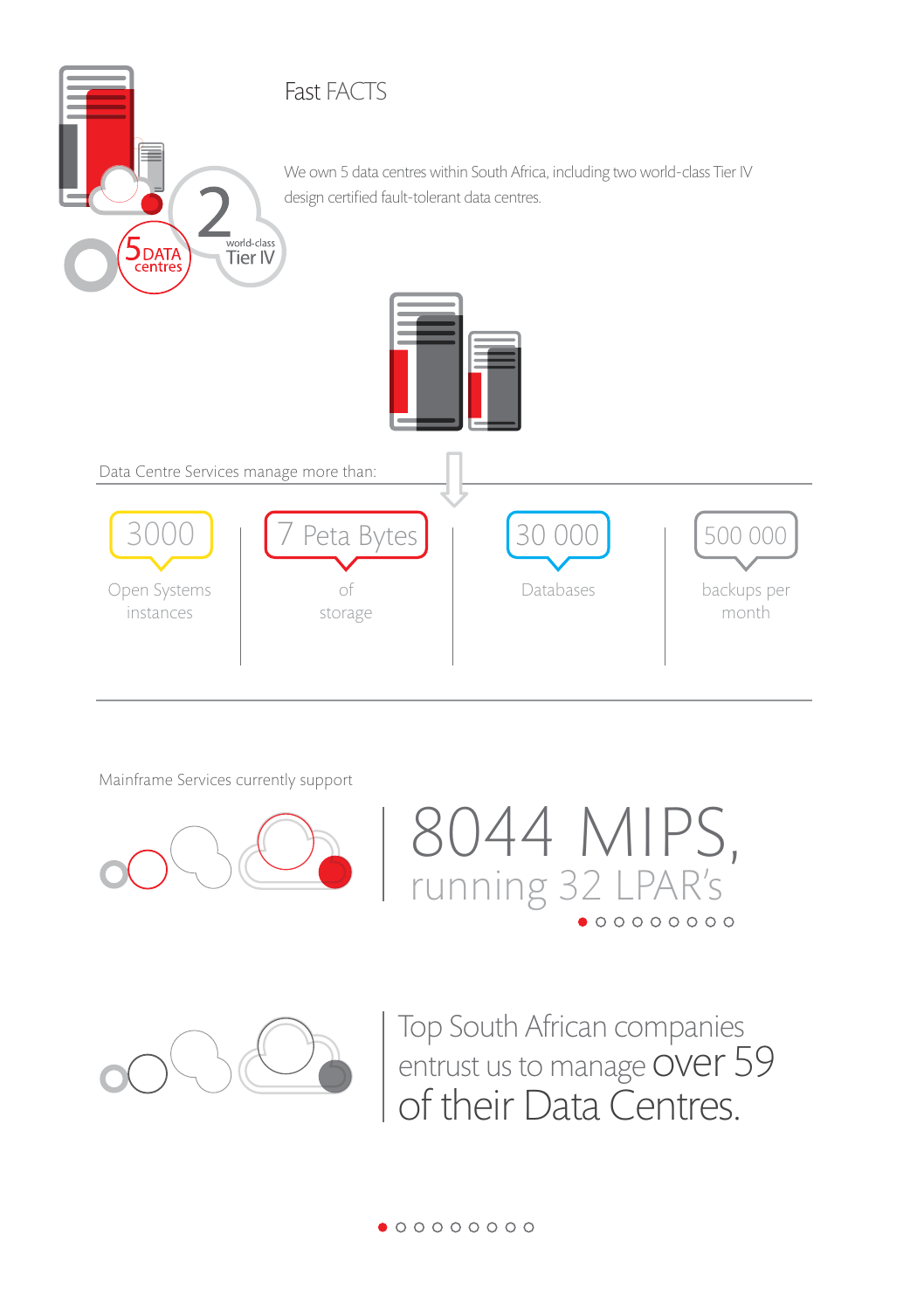